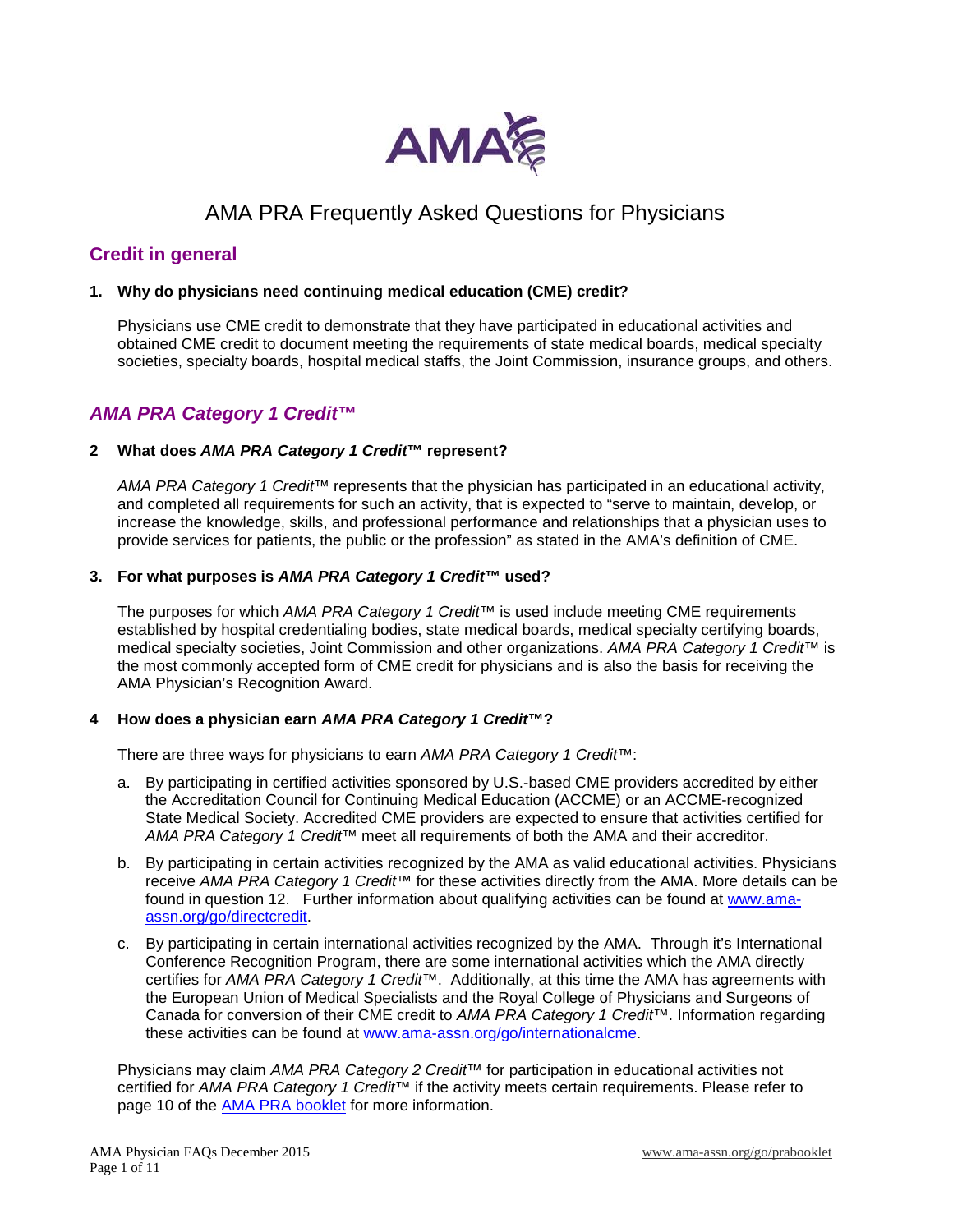### **5. What types of CME activities may be certified for** *AMA PRA Category 1 Credit***™ through an accredited CME provider?**

The types of CME activities certified by U.S.-based accredited CME providers include the following:

• **Live activities** - CME activity that occurs at a specific time as scheduled by the accredited CME provider. Participation may be in person or remotely as is the case of teleconferences or live Internet webinars. These may be offered through a variety of delivery mechanisms; examples include, but are not limited to, national, regional or local conferences, workshops, seminars, regularly scheduled conferences, journal clubs, simulation workshops, structured learning activities presented during a committee meeting and live Internet webinars.

Faculty credit is a type of live activity for which physicians may earn *AMA PRA Category 1 Credit™;* There are two types of faculty credit:

- Accredited CME providers may choose to certify a live activity to award *AMA PRA Category 1 Credit™* to faculty for an original presentation(s) at a live activity that is designated for such credit. If the providers choose not to offer faculty credit, physicians may claim this credit directly from the AMA.
- Accredited CME providers that are also accredited by either the Accreditation Council for Graduate Medical Education (ACGME) and/or Liaison Committee on Medical Education (LCME) may certify a live activity to award *AMA PRA Category 1 Credit™* to faculty to recognize the learning that occurs in the preparation for teaching residents and/or medical students.
- **Enduring materials** CME activities that endure over a specified time such as print, audio, video and Internet materials, such as monographs, podcasts, CD-ROMs, DVDs, archived webinars, as well as other web-based activities.
- **Journal-based CME** CME activity in which an article, within a peer-reviewed, professional journal, is certified for *AMA PRA Category 1 Credit*™ prior to publication of the journal.
- **Test item writing** CME activity wherein physicians learn through their contribution to the development of high stakes examinations, or certain peer-reviewed self-assessment activities, by researching, drafting and defending potential questions for examinations given by the National Board of Medical Examiners (NBME) or a member board of the American Board of Medical Specialties (ABMS), or for peer reviewed, published, self-assessment educational activities from a national medical specialty society. This must be a robust process which includes participation in a group peer review.
- **Manuscript review (for journals)** CME activity in which a physician learns through the critical review of an assigned journal manuscript. The review must be of an original contribution for publication in a medical journal indexed by MEDLINE which requires multiple reviewers, and must be deemed acceptable by the editor.
- **Performance improvement CME (PI CME)** CME activity in which an accredited CME provider structures a long-term three-stage process by which a physician or group of physicians learn about specific performance measures, assess their practice using the selected performance measures, implement interventions to improve performance related to these measures over a useful interval of time, and then reassess their practice using the same performance measures. A PI CME activity may address any facet (structure, process or outcome) of a physician's practice with direct implications for patient care.
- **Internet point of care learning** CME activity structured by an accredited CME provider in which a physician engages in self-directed, online learning on topics relevant to their clinical practice. Learning for this activity includes a reflective process in which a physician must document their clinical question, the sources consulted and the application to practice.

All activities certified for *AMA PRA Category 1 Credit*™ by an accredited CME provider must meet all requirements for one of the above learning formats as well as the AMA's core requirements for all activity formats.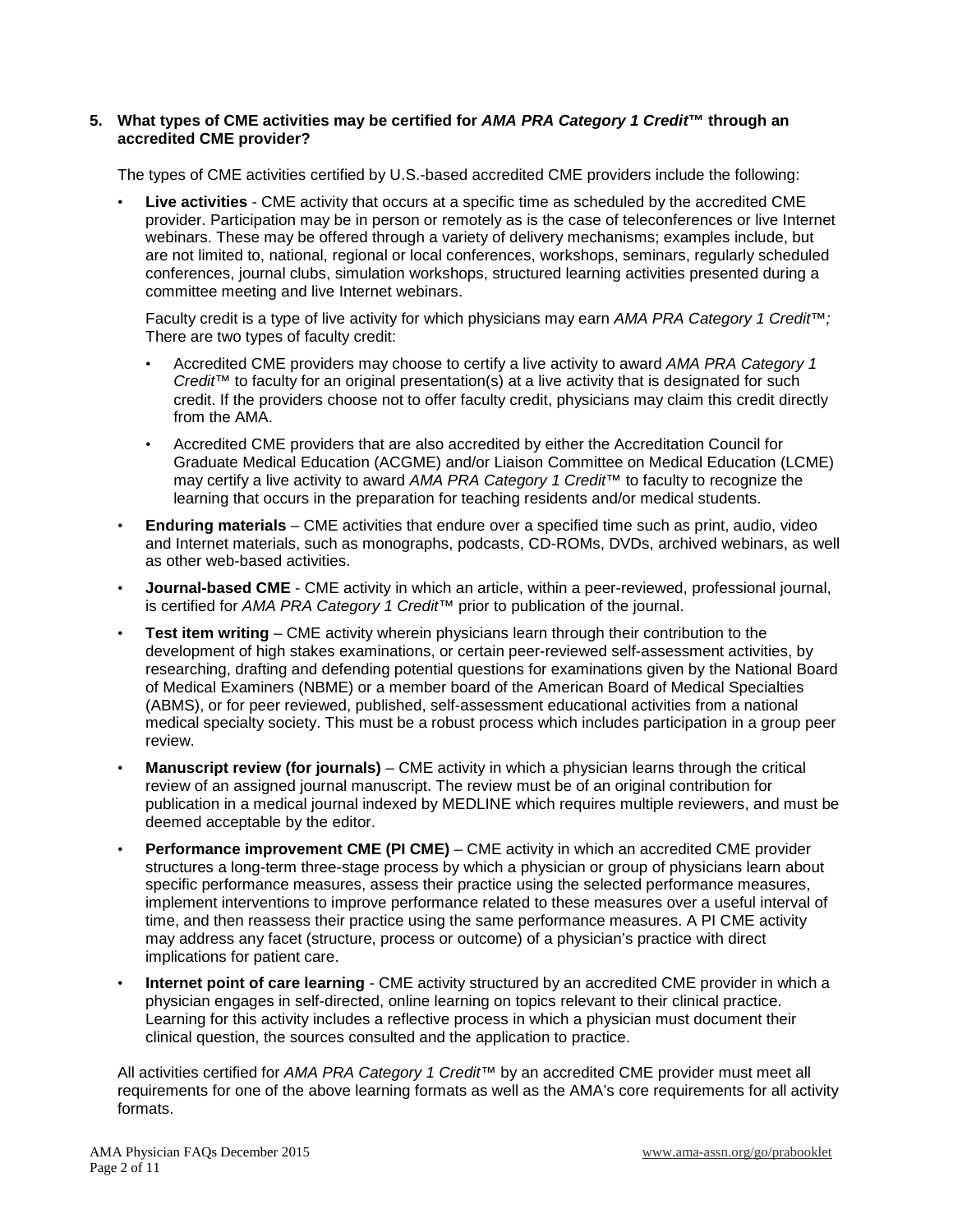### **6. How can a physician ensure that an activity is certified for** *AMA PRA Category 1 Credit***™ by an accredited CME provider?**

Physicians can ensure an activity has been certified for *AMA PRA Category 1 Credit*™ by locating the prescribed AMA Credit Designation Statement that accredited CME providers are required to use on promotional and activity materials. In 2006 the AMA asserted trademark protection on AMA PRA credit to help physicians ensure that the credit being designated for a particular activity is actually *AMA PRA Category 1 Credit™*.

The AMA credit designation statement for all activities except teaching medical students and residents is as follows:

The [name of accredited CME provider] designates this [learning format] for a maximum of [number of credits] *AMA PRA Category 1 Credits*™. Physicians should claim only the credit commensurate with the extent of their participation in the activity.

The live activity teaching medical students and residents requires a slightly different AMA credit designation statement, as the number of credits will not be known in advance:

The [name of accredited CME provider] designates this live activity for a maximum of 2 *AMA PRA Category 1 Credits*™ per 1 hour of interaction with medical students and/or residents/fellows. Physicians should claim only the credit commensurate with the extent of their participation in the activity.

Physicians can also ensure that the organization certifying the educational activity is an accredited CME provider by searching the lists of ACCME and State Medical Society accredited providers on the [ACCME](http://www.accme.org/) Web site.

### **7. Can a physician obtain** *AMA PRA Category 1 Credit***™ for reading articles published in a professional journal?**

Yes, a physician may obtain *AMA PRA Category 1 Credit*™ for reading a peer-reviewed article, but only if the article has been planned as a learning activity and certified for credit by an accredited CME provider prior to publication. These articles must meet all AMA PRA requirements for this format, including a mechanism for physician assessment that measures achievement of meeting the purpose/objectives of the articles. Physicians claim this credit by achieving at least the minimum required performance level in the post activity assessment and by submitting the required documentation to the accredited CME provider.

### **8 Can a physician obtain credit for reading articles that have not been certified for** *AMA PRA Category 1 Credit***™ in advance of publication?**

For articles that have not been certified for *AMA PRA Category 1 Credit*™ by an accredited CME provider, physicians may claim *AMA PRA Category 2 Credit™* if they individually determine that it meets the requirements. Please refer to information on *AMA PRA Category 2 Credit*™ for more information.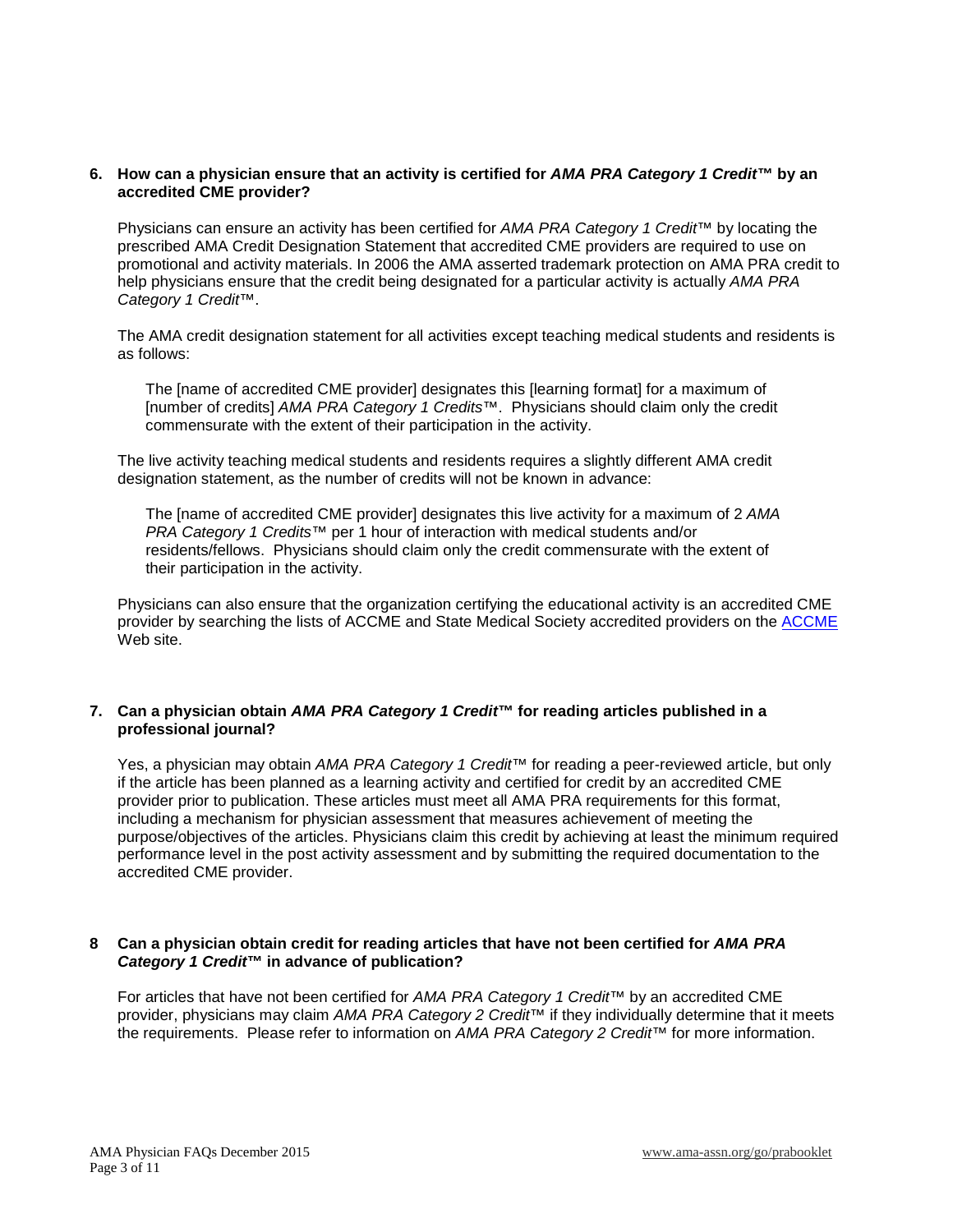### **9. Can a physician earn** *AMA PRA Category 1 Credit***™ for teaching at a certified CME activity? If so, how much credit is earned for these activities?**

Yes, physicians may earn *AMA PRA Category 1 Credit*™ for the learning that occurs in the preparation and teaching of an **original** presentation at a live activity certified for *AMA PRA Category 1 Credit*™. There are two ways physicians may obtain this credit:

- a. The physician can apply directly to the AMA (processing fee involved; [click here](http://www.ama-assn.org/go/directcredit) for more information)
- b. The accredited CME provider may develop Faculty credit as a CME activity and award *AMA PRA Category 1 Credit*™ to the faculty of their live activities for the learning associated with the preparation and teaching of an original presentation if they meet all AMA PRA requirements.

To calculate the number of *AMA PRA Category 1 Credits*™ earned as faculty:

- Physician faculty may claim credit based on a 2-to-1 ratio to presentation time. For example, faculty may be awarded 2 *AMA PRA Category 1 Credits*™ for a one-hour presentation or 1.5 *AMA PRA Category 1 Credits*™ for a 45-minute presentation for sessions that were designated for *AMA PRA Category 1 Credit*™. Credit should be rounded to the nearest one-quarter credit.
- Credit may only be claimed once for an original presentation; credit may not be claimed for subsequent presentations of the same material.
- Physician faculty may not claim credit as a participant for their own presentations; however, they may claim credit for other segments they attend as a participant at a certified live activity.

### **10. Can a physician earn** *AMA PRA Category 1 Credit***™ for other types of teaching?**

Physicians are now able to earn *AMA PRA Category 1 Credit*™ for the learning associated with teaching medical students and residents if the accredited CME provider is also accredited by the LCME and/or ACGME, and the activity is certified for *AMA PRA Category 1 Credit*™ in advance of physician participation. Please refer to [additional information](http://www.ama-assn.org/go/teachMSandR) regarding this type of live activity. Physicians may not claim this credit directly from the AMA.

### **11, Can a physician earn CME credit for teaching at an activity that has not been certified for** *AMA PRA Category 1 Credit***™?**

For serving as faculty for other types of non-promotional educational activities for healthcare professionals, such as teaching physician assistants, nurses and other healthcare providers, physicians may claim *AMA PRA Category 2 Credit™* if they individually determine that it meets the requirements (see *AMA PRA Category 2 Credit*™ for more information). Physicians may not claim either *AMA PRA Category 1 Credit™* or *AMA PRA Category 2 Credit™* for serving as faculty for promotional activities.

### **12. How does a physician claim** *AMA PRA Category 1 Credit***™ directly from the AMA?**

Physicians may claim *AMA PRA Category 1 Credit™* directly from the AMA for the learning that occurs in the following activities approved by the AMA Council on Medical Education:

- **Teaching in Live CME Activities** Credit may only be claimed for preparing and presenting an original presentation at a live activity that has been certified for *AMA PRA Category 1 Credit™* (if the physician did not claim credit from the accredited CME provider for the activity). See question 9.
- **Publishing articles** Publishing, as a lead author (first listed), a peer-reviewed article in a journal included in the MEDLINE bibliographic database. See question 13.
- **Poster presentations** Preparing a poster presentation, as the first author, which is included in the published abstracts, at an activity certified for *AMA PRA Category 1 Credit™*.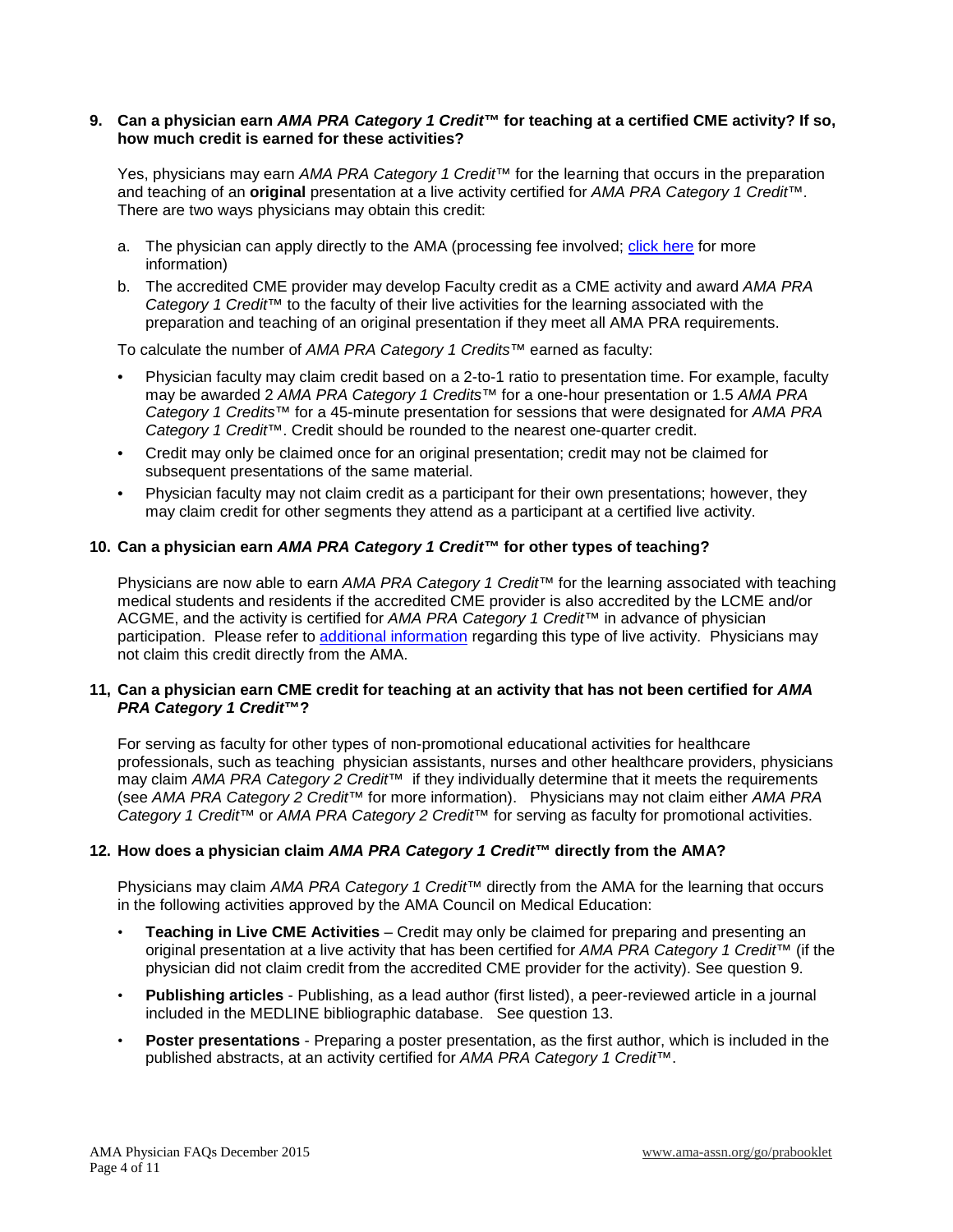- **Medically related advanced degrees** Obtaining a medically related advanced degree, such as a master's in public health (not available if the academic program certified individual courses for *AMA PRA Category 1 Credit™*.
- **American Board of Medical Specialty (ABMS) member board certification and Maintenance of Certification (MOC®)** - Successfully completing an ABMS board certification or MOC process. See question 15.
- **Accreditation Council for Graduate Medical Education (ACGME) accredited education** Successfully participating in an ACGME-accredited residency or fellowship program. See question 14.

To claim the credit physicians must submit to the AMA a copy of the completed [Direct Credit Application](http://www.ama-assn.org/resources/doc/cme/direct-credit-application.pdf) or [Resident Credit Application,](http://www.ama-assn.org/resources/doc/cme/residentapp.pdf) along with the required documentation and appropriate processing fee. Complete instructions are found on the form itself.

### **13 When there are multiple authors of a peer-reviewed article in a journal included in the MEDLINE bibliographic database, which author can claim the** *AMA PRA Category 1 Credit***™?**

Only the author listed first can claim *AMA PRA Category 1 Credit*™ for publishing a peer-reviewed article in a journal included in the MEDLINE bibliographic database.

### **14. Can a physician get CME credit for successful participation in a residency or fellowship program?**

Yes; physicians have two choices for obtaining a CME benefit for residencies and fellowships accredited by the Accreditation Council for Graduate Medical Education (ACGME):

- a. A resident/fellow can receive a standard one, two or three-year AMA Physician's Recognition Award (PRA); each year of completed training is accepted for one year of the AMA PRA (up to three years), and/or
- b. A resident/fellow can claim twenty (20) *AMA PRA Category 1 Credits™* per year for participating in an ACGME-accredited residency and/or fellowship program.

To obtain the PRA and/or *AMA PRA Category 1 Credit*™ for participating in a residency/fellowship program, the physician must claim this directly from the AMA by completing the [Resident Credit](http://www.ama-assn.org/resources/doc/cme/residentapp.pdf)  [Application.](http://www.ama-assn.org/resources/doc/cme/residentapp.pdf)

### **15. Can a physician get credit for certification or maintenance of certification (MOC® ) with an ABMS member specialty board?**

Yes; physicians have two choices for obtaining a CME benefit for certification or MOC with an ABMS member specialty board:

- a. A physician can receive a standard three year AMA Physician's Recognition Award (PRA) for completing an ABMS member board certification process, and/or
- b. A physician can claim sixty (60) *AMA PRA Category 1 Credits™* for successfully completing an ABMS board certification process dated September 1, 2010 or later. Physicians can claim twentyfive (25) *AMA PRA Category 1 Credits*™ for certifications dated prior to September 1, 2010.

To obtain credit for ABMS certification, the physician must apply directly to the AMA by completing (1) the [AMA PRA online application](http://www.ama-assn.org/go/applypra) (sign in or create an account) or [AMA PRA written application](http://www.ama-assn.org/resources/doc/cme/praapplication.pdf) to receive the AMA PRA or (2) the [Direct Credit Application](http://www.ama-assn.org/resources/doc/cme/direct-credit-application.pdf) to receive a credit certificate. Physicians are responsible for ensuring that their board is a member-board of the [ABMS.](http://www.abms.org/) Complete instructions, including substantiating documentation requirements and processing fees, are found on the forms.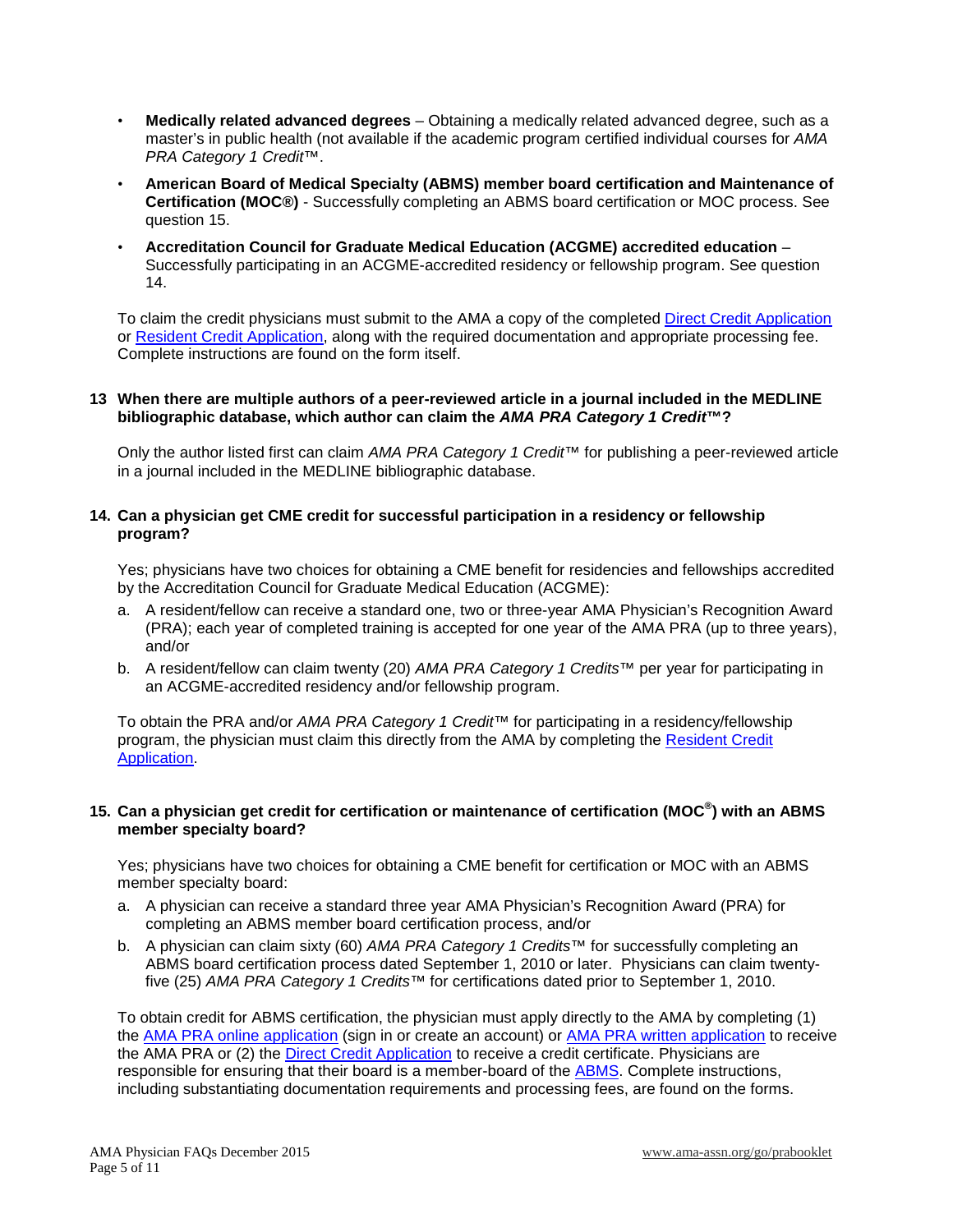## **International CME Activities**

### **16. How can physicians earn** *AMA PRA Category 1 Credit***™ for attending international conferences?**

Physicians may earn *AMA PRA Category 1 Credit*™ for international conferences in the following circumstances:

- a. The activity is certified for *AMA PRA Category 1 Credit*<sup>™</sup> by a U.S.-based CME provider accredited by the ACCME or an ACCME-recognized state medical society.
- b. The CME activity is recognized through the AMA's [International Conference Recognition Program.](http://www.ama-assn.org/ama/pub/education-careers/continuing-medical-education/physicians-recognition-award-credit-system/other-ways-earn-ama-pra-category/international-programs/international-conference-recognition-program.page) A [list](http://www.ama-assn.org/ama/pub/education-careers/continuing-medical-education/physicians-recognition-award-credit-system/other-ways-earn-ama-pra-category/international-programs/international-conference-recognition-program/international-cme-conferences.page?) of any upcoming approved conferences can be found on the AMA website.
- c. The CME activity (live or e-learning) is approved by the European Union of Medical Specialists' (UEMS) European Accreditation Council for Continuing Medical Education (EACCME) for ECMEC credit, and posted in the EACCME section of the UEMS website. Physicians can apply to the AMA to have the EACCME credit converted to *AMA PRA Category 1 Credit™*. [More information](http://www.ama-assn.org/ama/pub/education-careers/continuing-medical-education/physicians-recognition-award-credit-system/other-ways-earn-ama-pra-category/international-programs/uemseaccme-credit-conversion.page) about the AMA agreement with the UEMS can be found on the AMA website.
- d. The CME activity is certified for Royal College of Physicians and Surgeons of Canada MOC Credit by CPD providers accredited by the Royal College, and is a Section 1 or Section 3 activity covered by the AMA agreement with the Royal College. Physicians can apply to the AMA to have this credit converted to *AMA PRA Category 1 Credit™.* [Information](http://www.ama-assn.org/ama/pub/education-careers/continuing-medical-education/physicians-recognition-award-credit-system/other-ways-earn-ama-pra-category/international-programs/credit-through-rcpsc.page) about the covered categories and CPD providers can be found on the AMA website.

General information regarding [international conferences](http://www.ama-assn.org/go/internationalcme) can be found on the AMA website. Physicians attending international CME activities that do not fall into one of the above categories may self-claim and document *AMA PRA Category 2 Credit™* for their participation provided the activity meets the AMA definition of CME, complies with the relevant AMA ethical opinions, is not promotional in nature, and is relevant to the physician's practice. See the section on *AMA PRA Category 2 Credit™* for more information.

### **17. If physicians attend a conference in Europe accredited by the European Union for Medical Specialists' (UEMS) European Accreditation Council for Continuing Medical Education (EACCME) and receive a certificate for European CME Credits (ECMEC®s), how do they convert this to** *AMA PRA Category 1 Credit***™?**

In order to convert UEMS-EACCME<sup>®</sup> ECMEC<sup>®</sup>s to AMA PRA Category 1 Credit™, the physician must apply to the AMA by downloading the [Application for EACCME Credit Conversion](http://www.ama-assn.org/resources/doc/cme/eaccme_creditfrm.pdf) and submitting (1) the completed application, (2) a copy of the UEMS-EACCME<sup>®</sup> ECMEC<sup>®</sup> certificate and (3) the appropriate processing fee by fax, mail or email. A certificate of *AMA PRA Category 1 Credit™* will be emailed within four weeks. For other specific questions, please contact [pra@ama-assn.org.](mailto:pra@ama-assn.org.)

In order to have the credit converted, the activity must appear on the list of approved activities posted in the EACCME section of the UEMS Web site for [live](http://www.eaccme.eu/) and [e-learning](http://www.uems.eu/uems-activities/accreditation/eaccme) activities.

### **18. If physicians attend a conference in Canada and receive a certificate for Royal College MOC Credit, how do they convert this to** *AMA PRA Category 1 Credit***™?**

In order to convert Royal College MOC Credit to *AMA PRA Category 1 Credit™*, the physician must apply to the AMA by downloading the [Application for Royal College Credit Conversion](http://www.ama-assn.org/resources/doc/cme/rcpsc_creditfrm.pdf) and submitting (1) the completed application, (2) a copy of the Royal College credit certificate and (3) the appropriate processing fee by fax, mail or email. A certificate of *AMA PRA Category 1 Credit™* will be emailed within four weeks. For other specific questions, please contact [pra@ama-assn.org.](mailto:pra@ama-assn.org)

In order to have the credit converted, the CPD Provider and category of activity must be included in the AMA agreement with the Royal College. [More information](http://www.ama-assn.org/ama/pub/education-careers/continuing-medical-education/physicians-recognition-award-credit-system/other-ways-earn-ama-pra-category/international-programs/credit-through-rcpsc.page) can be found on the AMA website.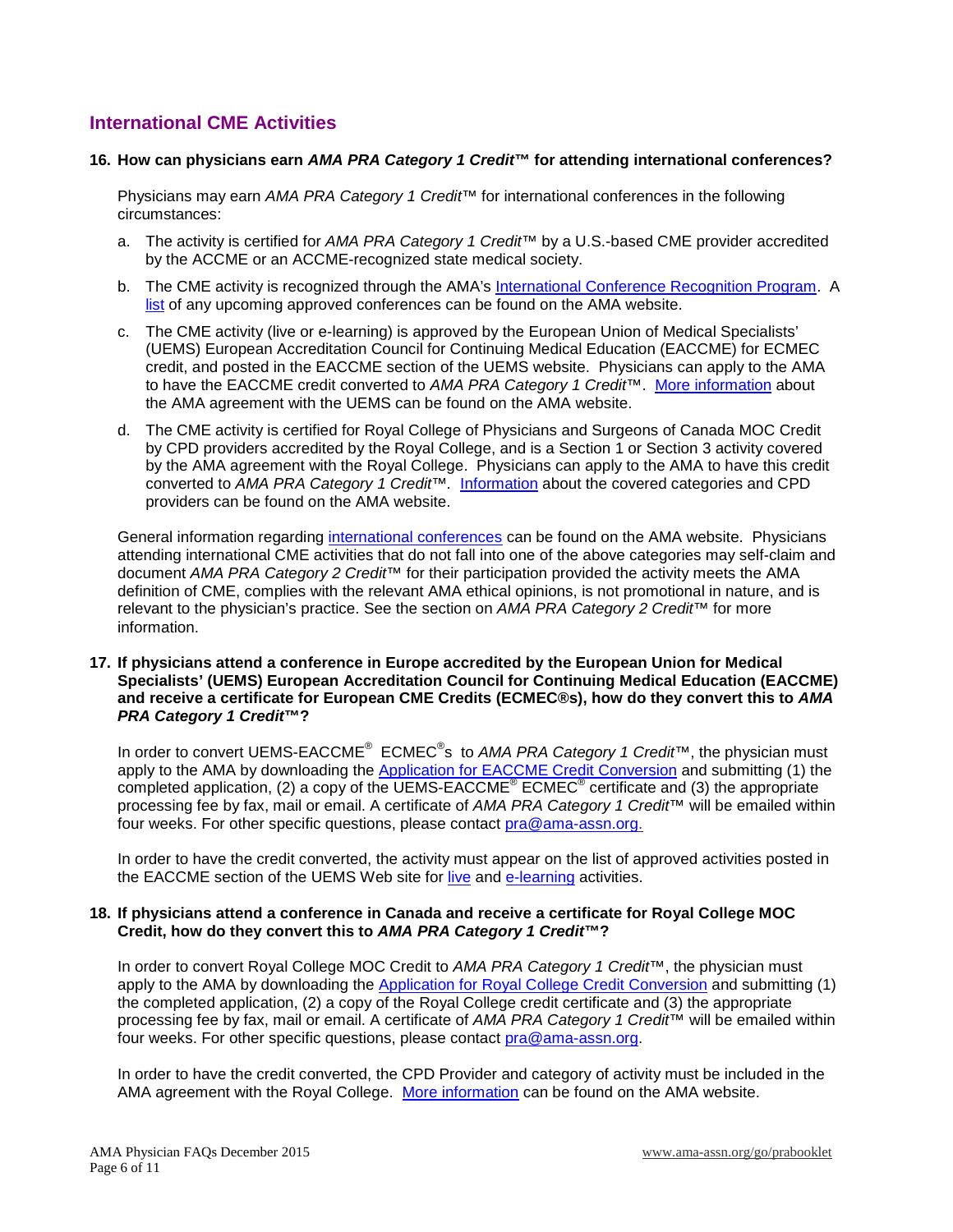## *AMA PRA Category 2 Credit™*

### **19. What is** *AMA PRA Category 2 Credit***™?**

*AMA PRA Category 2 Credit™* is CME credit which is self-designated and claimed by individual physicians for participation in activities not certified for *AMA PRA Category 1 Credit*™ that:

- Comply with the AMA definition of CME; and
- Comply with the relevant AMA ethical opinions; at the time of this writing this includes E-8.061 "Gifts to Physicians from Industry", E-9.011 "Continuing Medical Education" and E-9.0115 "Financial Relationships with Industry in Continuing Medical Education", and
- Are not promotional; and
- A physician finds to be a worthwhile learning experience related to his/her practice.

Examples of learning activities that might meet the requirements for *AMA PRA Category 2 Credit*™ include, but are not limited to:

- Teaching residents, medical students or other health professionals
- Unstructured online searching and learning (i.e., not Internet PoC)
- Reading authoritative medical literature
- Consultation with peers and medical experts
- Small group discussions
- Self assessment activities
- Medical writing
- Preceptorship participation
- Research
- Peer review and quality assurance participation

A physician must individually assess the educational value for each learning experience in which he or she participates to determine if it is appropriate to claim *AMA PRA Category 2 Credit*™.

**AMA Definition of CME**: CME consists of educational activities which serve to maintain, develop, or increase the knowledge, skills, and professional performance and relationships that a physician uses to provide services for patients, the public or the profession. The content of CME is the body of knowledge and skills generally recognized and accepted by the profession as within the basic medical sciences, the discipline of clinical medicine and the provision of health care to the public. (HOD policy #300.988)

### **20. Does the AMA or accredited CME providers issue certificates for participation in activities that may qualify for** *AMA PRA Category 2 Credit™***?**

Physicians are not issued certificates which state they have been awarded *AMA PRA Category 2 Credit™*. This credit is self-claimed and self-documented by physicians. Organizations may not advertise an activity as meeting the requirements or being eligible for *AMA PRA Category 2 Credit™*.

### **21,- How do physicians claim** *AMA PRA Category 2 Credit™***?**

The physician should self-claim credit for appropriate *AMA PRA Category 2 Credit*™ activities and document the activity title or description, subject or content area, date(s) of participation and number of credits claimed. Physicians may not claim *AMA PRA Category 2 Credit*™ for an activity for which the physician has claimed *AMA PRA Category 1 Credit*™. Each physician is responsible for maintaining a record of their *AMA PRA Category 2 Credit*™.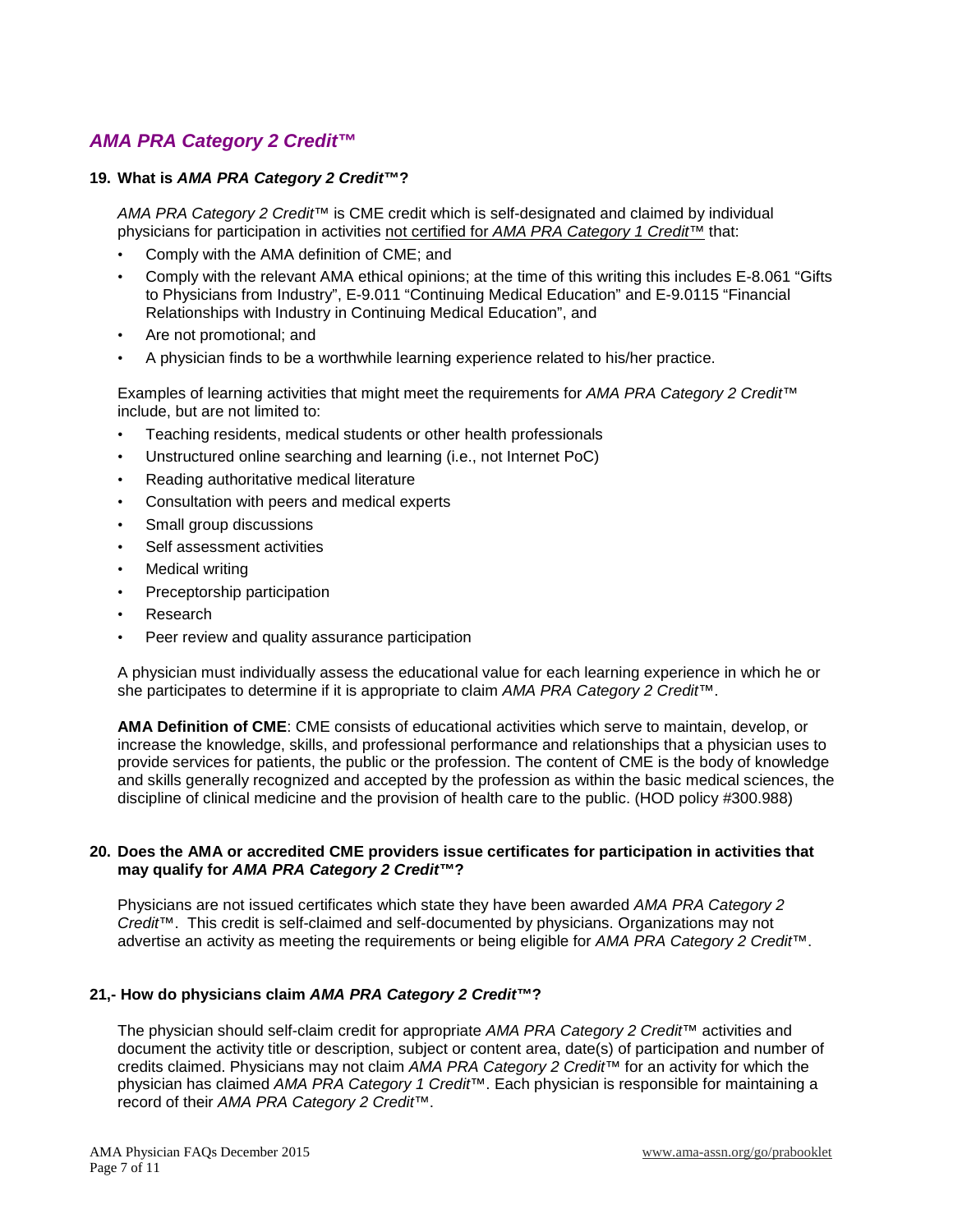### **22. How do physicians calculate how much** *AMA PRA Category 2 Credit***™ should be claimed?**

As with live activities, physicians should claim credit based on their participation time with 60 minutes of participation equal to one (1) *AMA PRA Category 2 Credit*™; this credit is claimed in 15 minute or 0.25 credit increments, and physicians must round to the nearest quarter hour.

## **CME Requirements**

### **23. What are the CME requirements for medical licensing?**

CME requirements for licensure and license renewal vary depending on the jurisdiction. The vast majority of US state and territory medical boards (both allopathic and osteopathic) have mandatory CME requirements for license renewal. A majority of these boards will accept a current AMA PRA certificate or an AMA approved AMA PRA application as documentation of meeting the CME requirements.

There is information about [state CME requirements](http://www.fsmb.org/Media/Default/PDF/FSMB/Advocacy/GRPOL_CME_Overview_by_State.pdf) for license renewal on the FSMB website, but physicians should contact the appropriate state medical board directly to get the most current information. The FSMB website also has a [list of state licensing boards.](http://www.fsmb.org/policy/contacts)

### **24. What if my licensing board places a limit on the number of credits that can be used from specific types of activities?**

Each entity that requires physicians to obtain CME credit can stipulate what will be accepted to meet that requirement. While the AMA doesn't place a limit on the number of credits that a physician can earn under any format, we do understand that there are state licensing board, certifying board, and other regulations that physicians need to take into account.

As an example, the AMA, for the purpose of qualifying for the Physician's Recognition Award, does set maximums for some categories, i.e. physicians are limited to using 10 *AMA PRA Category 1 Credits*™ obtained for teaching at live *AMA PRA Category 1 Credit*™ activities per year of the award. These limits are in place to encourage physicians to participate in multiple modes of learning in order to further enhance their professional development. For a full list of the categories and limits per category, please see page 12 of the [AMA PRA booklet.](http://www.ama-assn.org/go/prabooklet)

## **Documentation of credit earned**

#### **25. How are CME credits tracked for physicians?**

There is no centralized tracking of AMA PRA credits. Each accredited CME provider is required to keep records of *AMA PRA Category 1 Credits™* claimed by physicians who participate in their activities for six years from the date of completion of the activity. Because credits may be obtained from a variety of accredited CME providers, physicians should maintain a record of their CME credits from all sources.

*AMA PRA Category 2 Credit™* is not awarded by accredited CME providers or by the AMA. Physicians self-designate and document participation in activities that may qualify for *AMA PRA Category 2 Credit™.*

Physicians should keep in mind the credit requirements of various entities when deciding how long to keep records of their CME activities. Licensing boards, medical specialty certifying boards, hospital medical staff and other may have different reporting requirements.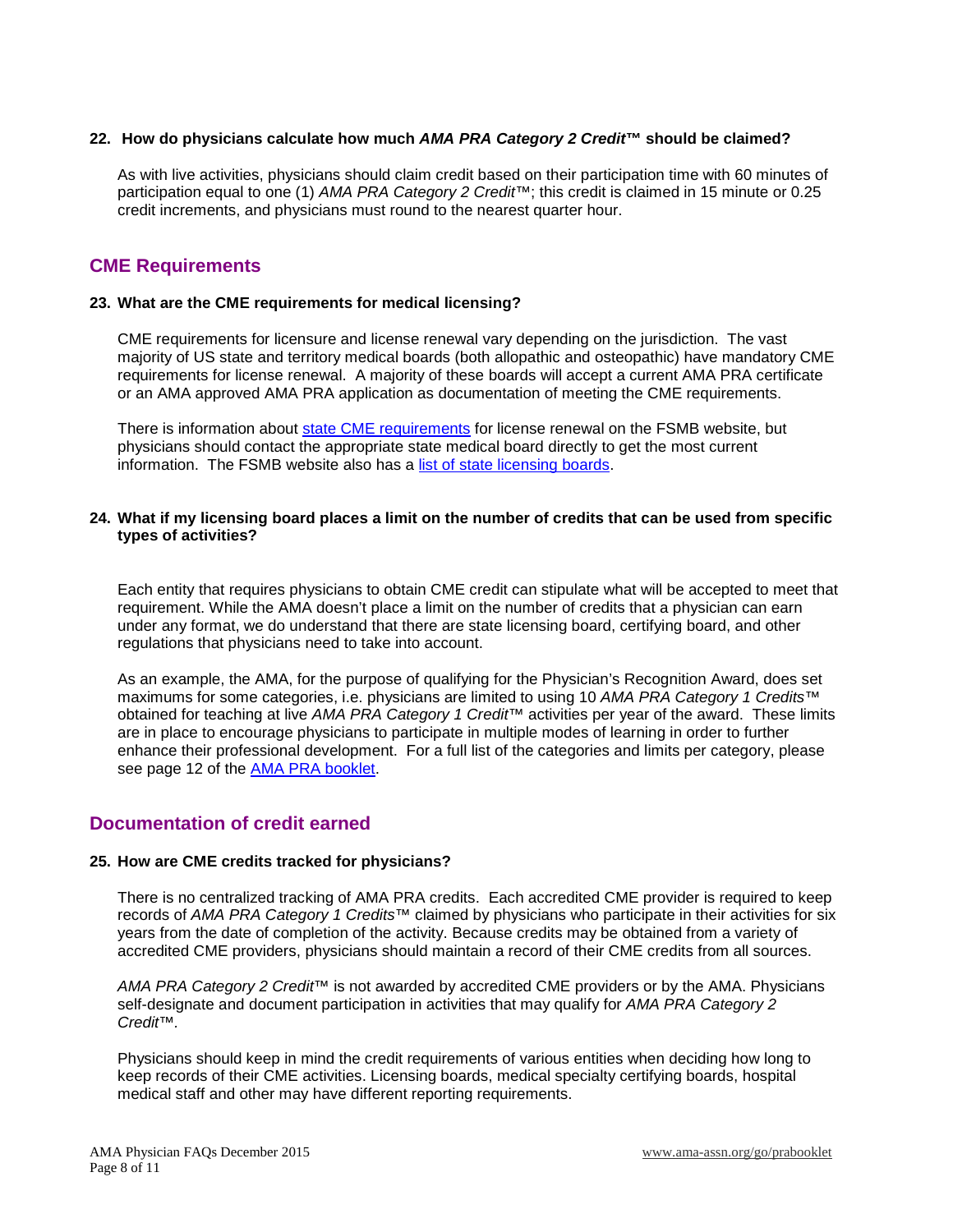### **26. What documentation does a physician receive for participating in a certified CME activity provided by an accredited CME provider? How long must providers maintain participation records?**

Accredited CME providers are required to make available documentation of credits claimed by physicians at their request, but there is no requirement for a specific type of documentation to be used. Many accredited CME providers will issue a credit certificate at the completion of an activity, or provide a transcript of CME credits claimed over a period of time. Whatever form it takes, the documentation provided should include: physician's name, name of the accredited CME provider, title of activity, learning format of the activity, location of activity (if applicable), date(s) of live activity or date that physician completed the activity, and number of *AMA PRA Category 1 Credits*™ awarded.

These records of *AMA PRA Category 1 Credits™* claimed by physician participants must be maintained by the accredited CME provider for a minimum of six years from the date the activity was completed. Some providers place a limit on the amount of time you have to claim your credit after completing the activity, but once the credit is claimed the records must be kept for six years from the date of the activity.

## **CME Activities**

### **27. Is there a central database of CME activities that are being offered by accredited CME providers?**

There is no centralized listing of all certified CME activities. The AMA maintains a list of the certified CME activities that are directly sponsored by the AMA as an accredited CME provider. These AMA sponsored [CME opportunities](http://www.ama-assn.org/go/cme) may be found on the AMA Web site.

Another way to identify potential CME activities would be to contact specialty societies, medical schools and area hospitals that are accredited CME providers to inquire about CME opportunities. The [ACCME](http://www.accme.org/) maintains a list of accredited CME providers on its Web site.

### **28. How do physicians identify legitimate** *AMA PRA Category 1 Credit***™ activities?**

Physicians can identify legitimate *AMA PRA Category 1 Credit™* activities by making certain the activity is certified by an accredited CME provider. In the US, *AMA PRA Category 1 Credit™* may only be awarded by the AMA or by organizations accredited by either the Accreditation Council for Continuing Medical Education (ACCME) or an ACCME-recognized state medical society (SMS). Visit the [ACCME](http://www.accme.org/) Web site for a list of all currently accredited CME providers.

Accredited CME providers are required to have two statements on their promotional materials, one of which will state the source of their accreditation (ACCME or SMS). The other is the AMA Credit Designation Statement, which states the maximum number of *AMA PRA Category 1 Credits™* for which the activity has been certified. The AMA credit designation statement for all activities except teaching medical students and residents is as follows:

The [name of accredited CME provider] designates this [learning format] for a maximum of [number of credits] *AMA PRA Category 1 Credits*™. Physicians should claim only the credit commensurate with the extent of their participation in the activity.

The live activity teaching medical students and residents requires a slightly different AMA credit designation statement, as the number of credits will not be known in advance:

The [name of accredited CME provider] designates this live activity for a maximum of 2 *AMA PRA Category 1 Credits*™ per 1 hour of interaction with medical students and/or residents/fellows. Physicians should claim only the credit commensurate with the extent of their participation in the activity.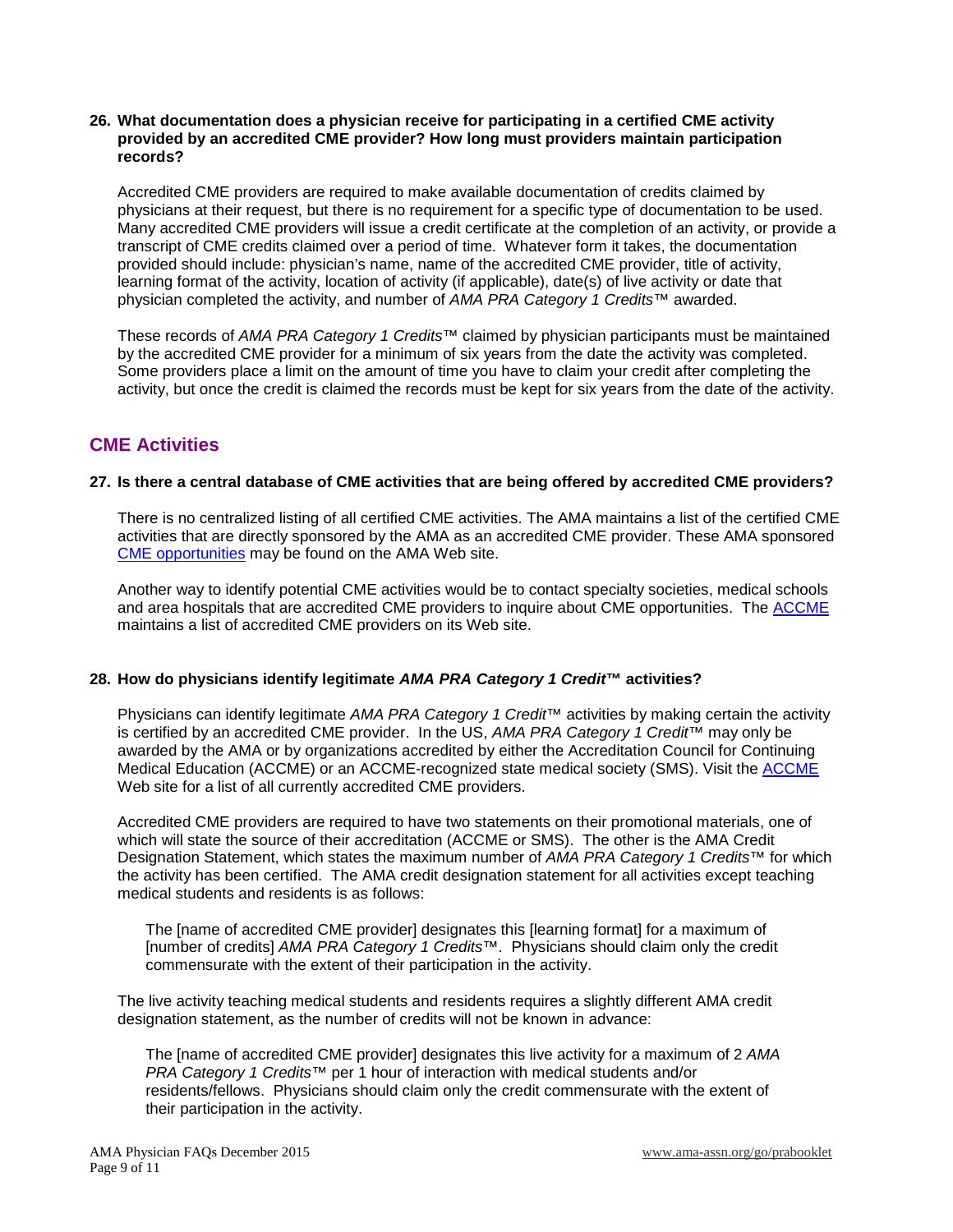To help physicians identify legitimate *AMA PRA Category 1 Credit™* activities, the AMA requires accredited CME providers to trademark the credit phrase ("*AMA PRA Category 1 Credit™*"). If credit is not indicated in this manner, physicians should question whether the activity is in fact eligible for *AMA PRA Category 1 Credit™*.

Physicians should be aware that some non-accredited organizations advertise "Category 1 Credits" or "CME's offered" but these may not be the same as "*AMA PRA Category 1 Credits™*."

## **AMA Physician's Recognition Award (PRA)**

### **29. What is the Physician's Recognition Award?**

The AMA [Physician's Recognition Award \(PRA\)](http://www.ama-assn.org/go/pra) is an award issued by the AMA since 1968 to physicians who have met certain CME requirements. It recognizes physicians who have demonstrated their commitment to staying current with advances in medicine by participating in CME activities.

The AMA PRA may be applied for [online,](http://www.ama-assn.org/go/applypra) or a [PDF version](http://www.ama-assn.org/resources/doc/cme/praapplication.pdf) of the application may be completed and submitted by mail, fax, or scanned and sent as an email attachment.

### **30. What are the requirements for the Physician's Recognition Award?**

The AMA offers one-, two- and three-year AMA PRAs. The requirements for each are as follows:

One-year award

- Twenty (20) *AMA PRA Category 1 Credits*™ and thirty (30) *AMA PRA Category 1 Credits*™ or *AMA PRA Category 2 Credits*™ (50 credits total)
- Or one year ACGME residency/fellowship training

Two-year award

- Forty (40) *AMA PRA Category 1 Credits*™ and sixty (60) *AMA PRA Category 1 Credits*™ or *AMA PRA Category 2 Credits*™ (100 credits total)
- Or two years ACGME residency/fellowship training

Three-year award

- Sixty (60) *AMA PRA Category 1 Credits*™ and ninety (90) *AMA PRA Category 1 Credits*™ or *AMA PRA Category 2 Credits*™ (150 credits total)
- Or three years ACGME residency/fellowship training
- Or ABMS board certification or MOC

The AMA requires that at least half of the credit applied toward the AMA PRA be within the physician's specialty or area of practice. Ethics, office management and physician-patient communication can serve as appropriate topics for CME, but are not considered specialty specific education.

### **31. What are the requirements for the Physician's Recognition Award with Commendation?**

The AMA PRA with commendation is available for physicians who meet the following requirements:

One-year award with commendation

• Sixty (60) *AMA PRA Category 1 Credits*™ and thirty (30) *AMA PRA Category 1 Credits*™ or *AMA PRA Category 2 Credits*™ (90 credits total)